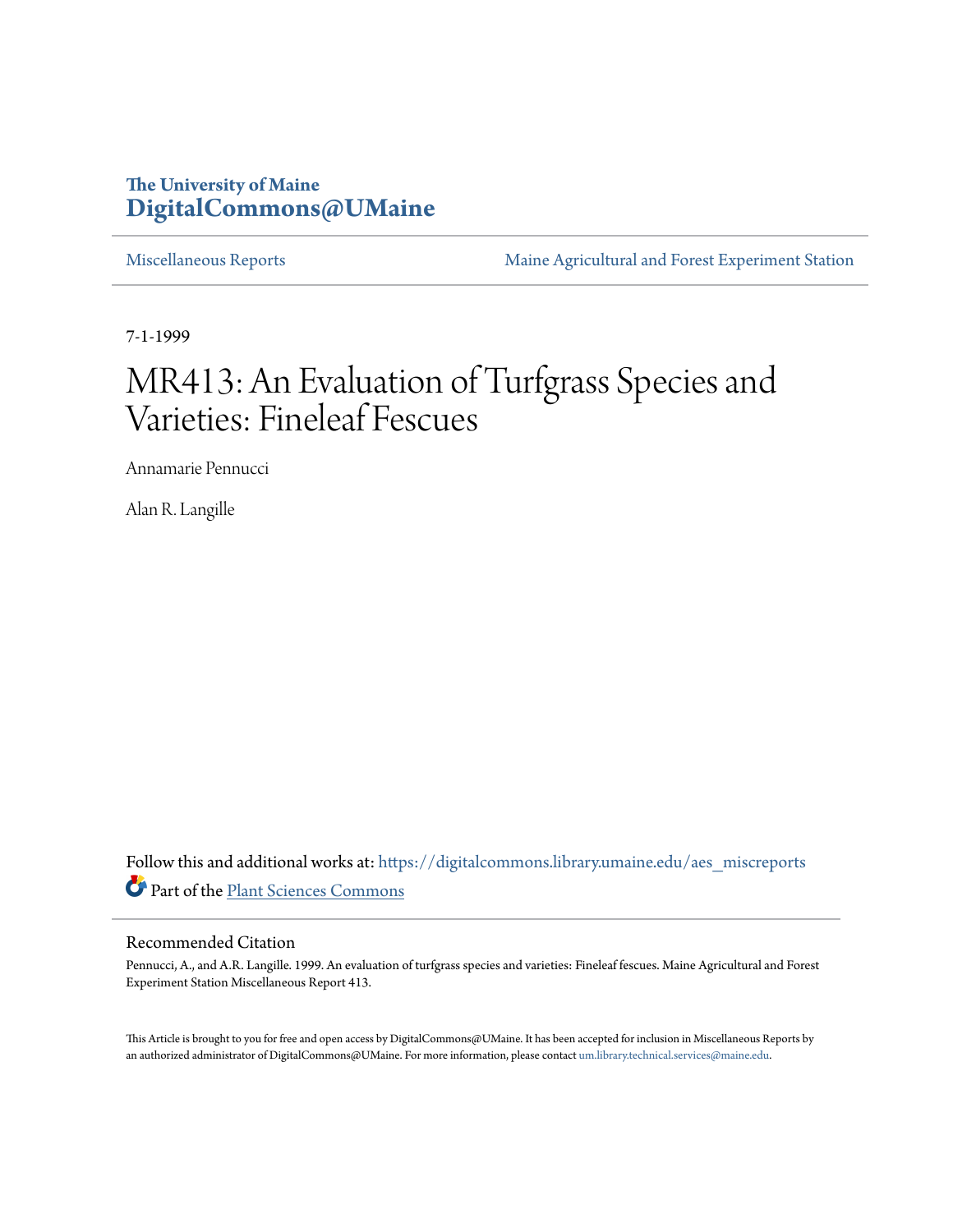# An Evaluation of Turfgrass Species and Varieties: Fineleaf Fescues

Annamarie Pennucci

Alan R. Langille



**Miscellaneous Report 413** July 1999

MAINE AGRICULTURAL AND FOREST EXPERIMENT STATION University of Maine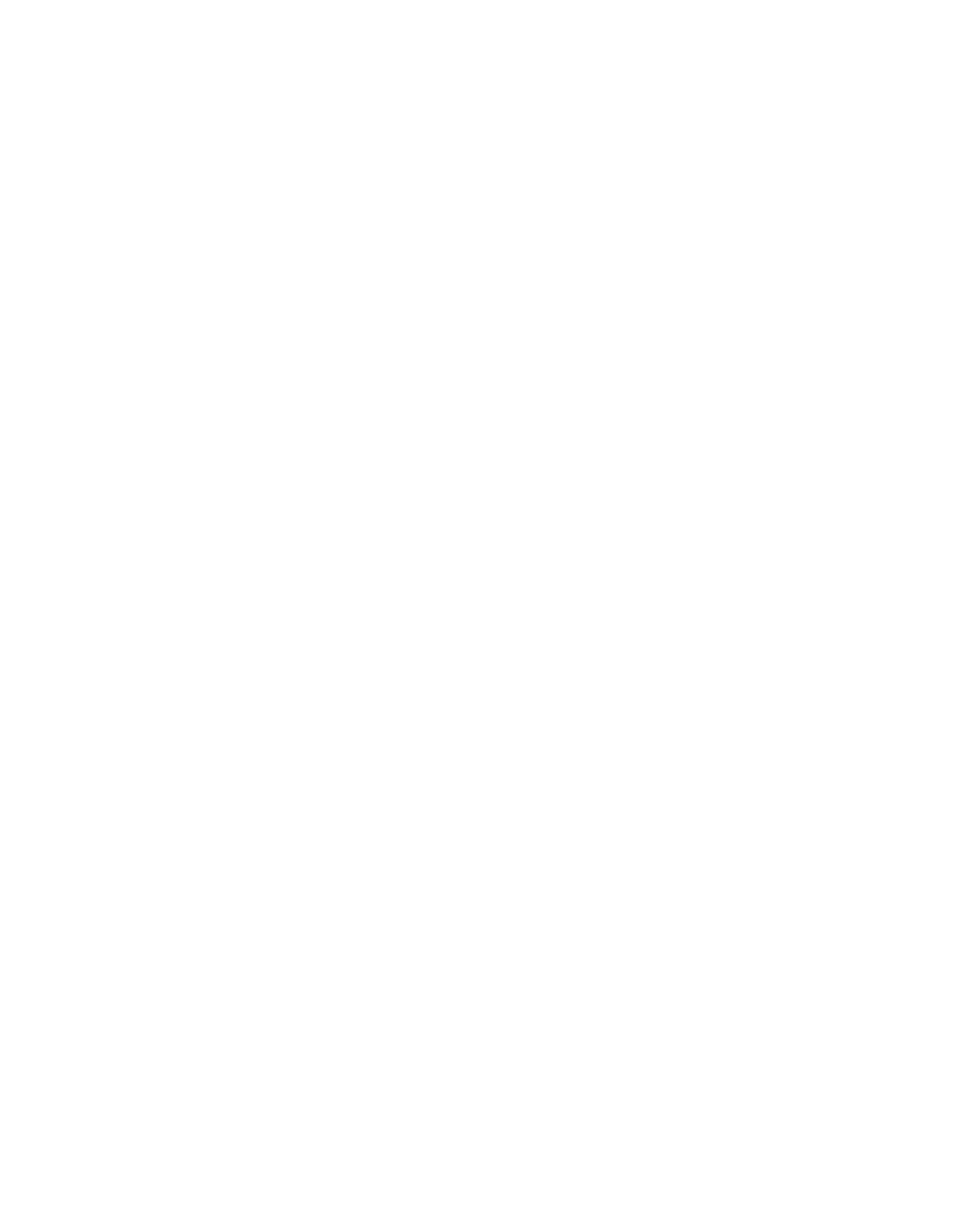# An Evaluation of Turfgrass Species and Varieties: Fineleaf Fescues

Annamarie Pennucci Faculty Associate

Alan R. Langille Professor of Agronomy and Cooperating Professor of Botany

Horticulture Program Department of Biosystems Science and Engineering University of Maine Orono, Maine 04469-5722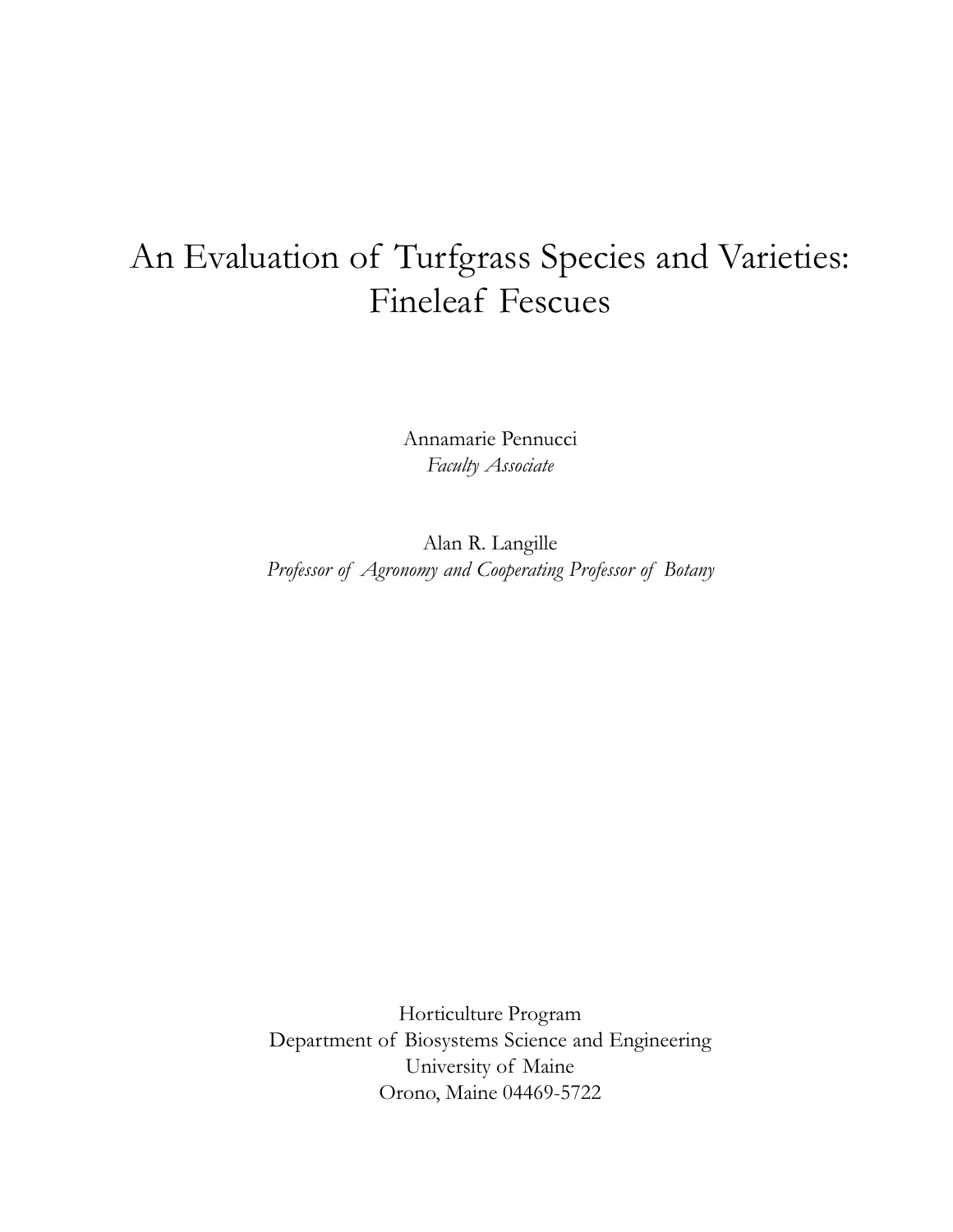## ACKNOWLEDGMENTS

The authors wish to thank the following: Rupert Stafford, retired Assistant Agronomist; the Maine Golf Course Superintendents Association; Kevin Morris of the National Turfgrass Evaluation Program, USDA/ ARS, Beltsville, MD; Warren Michaelsen of Irrigation Systems of Maine; Stephen Goodwin of the Nutrite Corporation; Christopher Heath of Lesco, Inc.; and Dean/ Director G. Bruce Wiersma for their contributions during the course of this study. This experiment was conducted under the auspices of NE-169 and also funded, in part, by the Maine Agricultural and Forest Experiment Station.

#### DEDICATION

This publication is dedicated to the memory of Dr. C. Richard Skogley (1924-1997), turfgrass breeder and mentor, late of the University of Rhode Island. "Doc" Skogley will long be remembered for his contributions to the breeding and management of the fineleaf fescues. Most notably, his varieties Jamestown, Jamestown II, Exeter, Bridgeport, and Reliant rank among the premier fineleaf fescues available today.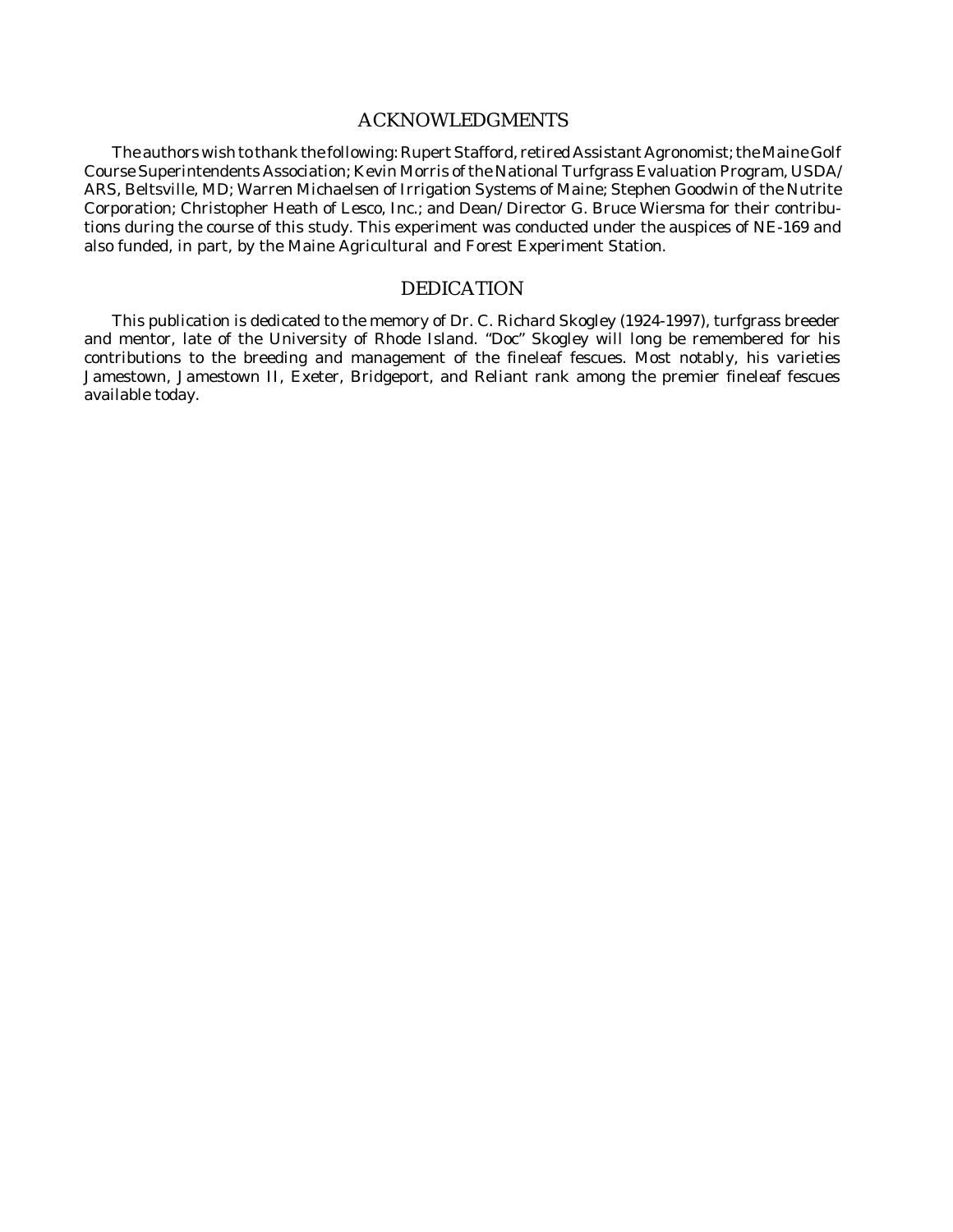#### INTRODUCTION

The fineleaf fescues comprise 28 species of perennial grasses in the genus *Festuca.* The fescue species represented in the United States include deeply rooted grasses with both wide and narrow leaf types, bunch and spreading plant morphologies, and tolerances to a wide variety of environmental conditions. Several of these species exhibit desirable characteristics for turfgrass use: adaptation to cool, humid regions, tolerance to droughty acidic soils, excellent wear and shade tolerance, deep, erosion-resistant root systems and rapid recovery following mowing.

As a result of concentrated plant breeding efforts during the past decade, the fineleaf fescues have been overshadowed by improvements and releases of Kentucky bluegrass and perennial ryegrass varieties. Thus, the fescues have often been relegated to constituting a portion of seed mixtures with bluegrass and ryegrasses to extend the range of adaptation. Recently, however, breeding efforts in the various fescue species have resulted in grasses more tolerant of conditions associated with amenity turfgrass use. These improvements include increased shade tolerance, reduced water requirements, decreased mowing height requirements, increased disease tolerance, improved endophyte content (improved insect resistance), and improved recovery to wear and stress events.

The 1993 National Turfgrass Evaluation Program (NTEP) Fineleaf Fescue Trial evaluated 59 varieties representing four species: Chewings fescue, creeping red fescue, hard fescue, sheep fescue, and blue sheep fescue.

#### **Adaptation and Use**

**Chewings fescues** (*Festuca rubra* L. spp. *commutata* Gaud.) exhibit extraordinary adaptation to diverse edaphic and microclimatic conditions. Truly tolerant of wet to nearly submerged soils, they are best suited to moderately well drained soils. Chewings fescues are aggressive bunch-type grasses, which form a dense matted turf that is tolerant to close and frequent mowing. They have found extensive use in playing fields where surface smoothness is important: golf fairways, polo fields, cricket pitches, croquet and bocce courts. They are frequently seeded with creeping or colonial bentgrass for enhanced wear tolerance, but will often predominate when so mixed with Kentucky bluegrass or perennial ryegrass.

**Creeping red fescues** (*Festuca rubra* L. spp. *rubra*) are adapted to well drained, sunny to moderately shaded sites and to droughty, infertile, sodic to moderately acidic soils. Both strong (*F. rubra* L. spp. *rubra*) and slender creeping (*F. rubra* L. spp. *trichophylla*) are rhizomatous spreading types, which are intolerant of seasonally wet conditions and to conditions of high fertility or frequent low mowing. These grasses are best suited to areas of moderate management and moderate expectations. The creeping fescues are frequently used in seed mixtures with Kentucky bluegrass or colonial bentgrass in cooler climates and with perennial ryegrass in upland climates located in the mid-Atlantic states.

**Hard fescues** (*Festuca longifolia* Thuill) are bunch grasses capable of tolerating extreme temperature ranges, dry to seasonally moist soils, but require moderate fertility to thrive. While extremely tolerant of wear and stress events, the relative slowness in their recovery precludes their use in most sports facilities. They have found extensive use in low-maintenance golf roughs, playing court surrounds, cemetery swards, and as erosion control grasses on slopes and right-of ways. Significant improvements in hard fescue breeding will further enhance their use in home, commercial, and estate lawn turfs.

**Sheep fescues** (*Festuca ovina* L.) and **blue sheep fescues** (*F. ovina* L. ssp. *glauca*) are best adapted to dry and excessively well drained soils of low fertility. They are bunch type grasses with slow recovery rates, making them intolerant of frequent mowing or wear events. They are, however, useful for soil stabilization in both inland and shoreline situations. Sheep fescues produce extensive root systems and promote long-term soil stabilization in areas of both moderate and steep slopes. They often constitute 50% or more of wild flower mixtures and several varieties have found favor as herbaceous garden perennials.

### **Cultural Requirements of Fescues for Use as Turf**

The fineleaf fescues demonstrate an ability to perform under a wide range of cultural conditions. Tolerance to a wide range of soil fertility and moisture requirements ensures their place as amenity turfgrasses. The differences noted in cultural practices are dependent firstly upon species and to date, much less so upon variety.

**Chewings fescues** require greater inputs of supplemental management regimes than any other fescue species, and the demands made by these grasses rival that of Kentucky bluegrass or perennial ryegrass. Chewings fescues require frequent mowing (two to three per week) at heights between 0.65 and 1.75 inches. Annual fertility requirements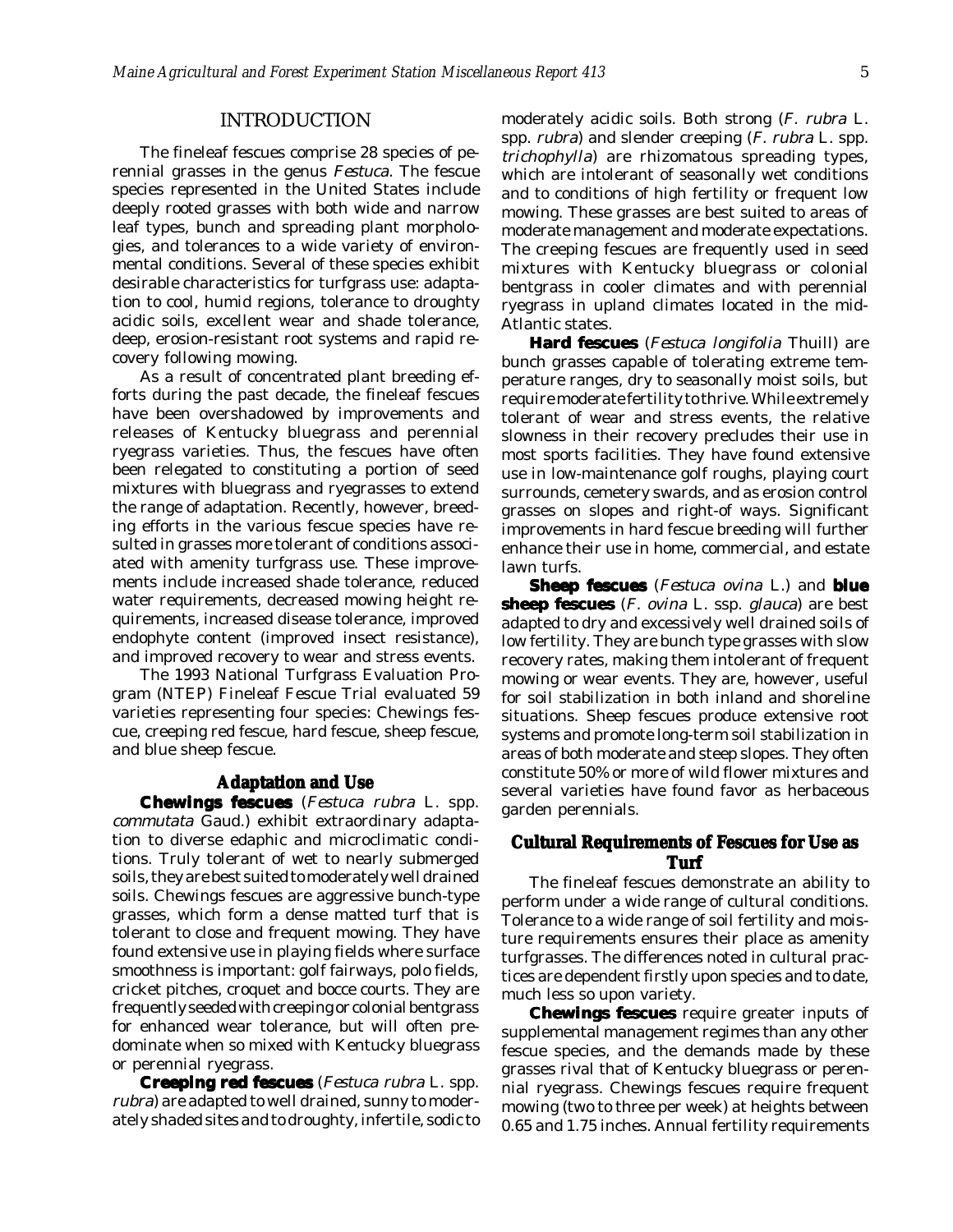range from 2 to 4 lbs of actual nitrogen per thousand square feet (2-4 lb N/1000 ft²/yr), which needs to be accompanied by supplemental irrigation of a minimum of 1.5 inches weekly. The sod-forming abilities of Chewings fescues will result in turfgrass densities that may require annual thatch removal and aerification, but will seldom require overseeding. Chewings fescues are strongly aggressive and naturally resist weed encroachment unless compromised by injuries caused by disease, insects, or excessive wear.

**Creeping fescues** are classified as either strong or slender creepers depending on the frequency and length of the rhizomes that arise annually. Generally those classified as "strong" require 2-2.5 lb N/1000 ft $^{\rm 2}$ /yr accompanied by 1.5 inches of water weekly. Creeping fescues classified as "slender" require 1.0-1.75 lb N/1000 ft2 /yr with 1-1.5 inches of water per week. Both creeping types will require thatch removal once every two or three years, aerification only as compaction develops, and may require overseeding once every three to five years. They are subject to several seasonal diseases and midsummer infestations which may result in weed encroachment. Strong creeping fescues produce a reasonable sod and recover well from wear or mechanical disturbance; slender creeping fescues do not.

**Hard fescues** are usually classified as "low maintenance" turfgrasses; however, better turf will result from a low to moderate management regime. Hard fescues require 1.0-2.0 lb N/1000 ft²/yr accompanied by 0.5 -1.0 inch of water every two weeks. To prevent excessive clumpiness, the nitrogen component should be spread evenly over the growing season in frequent low-volume applications. Hard fescues will seldom require thatch removal, once every five years should be sufficient; overseeding to assist recovery may be necessary annually. Recent improvements in the hard fescues have led to grasses capable of forming strong sods with good to excellent wear tolerance. Recovery from excessive wear, insect or disease stresses is limited and unlikely to occur during the heat of the summer months. Several hard fescues exhibit continued growth well past the onset of severe frost and spring growth is excellent.

**Sheep and blue sheep fescues** rank high among the "low-maintenance" grasses. They require little supplemental nitrogen, less than 1.0 N/ 1000 ft<sup>2</sup>/yr accompanied by less than 1.0 inch of water every two weeks. Sheep fescues and especially the blue fescues are intolerant of excessive nitrogen and will develop extensive weed invasion when their fertility needs are exceeded. Sheep fescues will seldom, if ever, require thatch removal or aerification; overseeding may be necessary annually to maintain turf cover. The sheep fescues tolerate moderate wear, but recover poorly and do not form an appropriate sod.

### MATERIALS AND METHODS

The 1993 National Turfgrass Evaluation Program (NTEP) Fineleaf Fescue Trial was established in September 1994 at the Turfgrass Experimental Plot Area of the Littlefield Ornamental Trial Garden on the University of Maine campus. The test consisted of 59 varieties replicated three times in a randomized complete block design.

The soil, a well drained Marlowe fine sandy loam, was plowed, harrowed, and rototilled to a depth of 12 inches and amended with lime at 60 lb/ 1000 ft<sup>2</sup> and a 10-10-10 fertilizer at 20 lb/ 1000 ft<sup>2</sup> according to Maine Soil Testing Service recommendations. The soil surface was hand raked for rock removal and leveled. Seeding was facilitated by using a 5 x 3 ft plywood box to eliminate wind drift, and the seed was raked in by hand. The area was not rolled following seeding.

The study was conducted in a shade-free location with a maintenance fertility program of 0.6 lb  $\mathrm{N}/1000$  ft $^2$  per month of growing season using a commercial 20-5-15 fertilizer with 50% N as a sulfur-coated urea (SCU) slow release source.

Supplemental moisture was supplied as needed to prevent stress during the entire the test through an in-ground irrigation system controlled by a Toro computer.

Mowing was initiated in May 1995 using a 21 inch rotary mower at a height of 2.5 inches; this was gradually lowered to a maintenance height of 2 inches for the duration of the test. The mowing height was increased to 3 inches for October and November to minimize potential winter loss. Clippings were removed and composted off site.

To prevent cross-plot contamination and encroachment of rhizomes from adjacent plots, the area was neither aerified nor de-thatched during the study; thus by the end of the second year, considerable thatch and mat had developed. Although each plot was outlined using Roundup each year, some encroachment by more aggressive varieties into adjacent plots had occurred by the end of the study.

No additional wear stress, foot or cart traffic was imposed during the study. Pest control efforts were kept to a minimum throughout the study, with annual herbicide applications made to control broad leaf weeds. Two applications of fungicides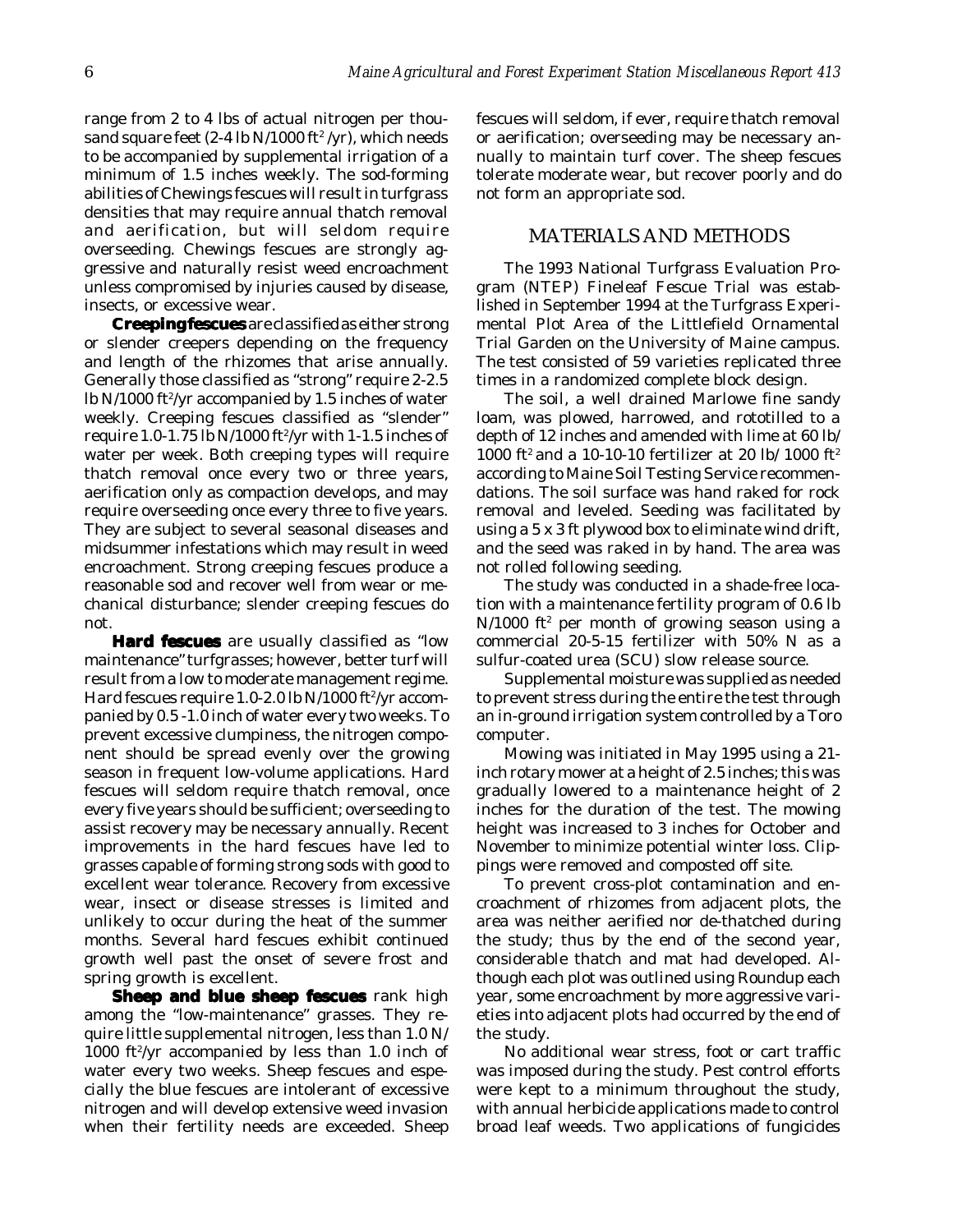were made to control leaf spot disease while insecticides were not used in this trial.

No attempt was made to moderate or alter seasonal fluctuations in temperature, humidity, air flow or light. Turf covers were not used in winter, and no attempt was made to increase or remove the snow or ice burden from the site. Only supplemental irrigation was used to provide minimal heat stress relief during the heat of summer.

Visual turf quality, turf density, color, weediness and disease ratings were made monthly during the growing season. The ranking scale used ranged from  $1=$  no living turf, to  $9=$  ideal turf. Yearly data were compiled and sent to the NTEP office in Beltsville, MD, for statistical analyses. These analyses have been combined for the three years of the study and the means separated and arrayed for each of the factors evaluated.

It is should be noted that the impartial conditions under which this test was conducted may have markedly compromised the natural tolerances and environmental preferences of some of these grass varieties. While the performance of some of these varieties may have been limited by the uniform conditions imposed in this national trial, the reader should be aware that these conditions can and often do influence both grass survival and eventual turf success of a particular selection.

#### RESULTS AND DISCUSSION

The majority of data collected during the three years this test was conducted involved elements of turfgrass quality, genetic color (that color which is unaffected by and unrelated to fertilizer application) and three fungal diseases: leaf spot (causal agent *Dreschlera dictyoides* Dreschler f. sp. *dictyoides*), brown patch (causal agent *Rhizoctonia solani* Kuhn.), and dollar spot (causal agent *Sclerotinia homoeocarpa* Bennett). As appropriate, other data included turfgrass density, weediness, and percentage cover as an indicator of survival.

The research names or designators of each variety evaluated in this trial are shown in Table 1, along with their origins and comments.

It is important to note that there were few significant differences in turfgrass quality for the highest ranking varieties. This would mean that any one of these varieties could be expected to perform well in a similar situation. Although there were significant differences in genetic color, only individual color ratings are presented since color remains a personal or design preference. Thus, turfgrass quality should be of greater importance in the selection process.

Fineleaf fescue varieties germinated surprisingly rapidly in this test; no differences were observed between species or varieties.

#### **1995**

During the first year of evaluation, 18 fineleaf fescue varieties performed exceptionally well under central Maine conditions (Table 2). Each of these varieties averaged scores of greater than 7.0 in overall turfgrass for the monthly ratings taken during the 1995 growing season. Although several of these varieties appeared more vigorous in spring and fall than in summer while others appeared more tolerant of summer conditions, there were no significant differences in quality among any of these varieties. Two of these top ranking varieties were especially dark in color; these were NJ F-93 and Discovery. Since many of the other varieties listed did not differ in color from those noted above, any whose average color rating was 7.3 or above can be considered excellent and interchangeable for this factor.

All of the varieties tested exhibited mild to severe leaf spot symptoms; a rating of 4.0 or less would indicate some natural tolerance for this disease. Ratings higher than that probably reflected the need for applied disease control efforts (fungicides). Similarly, these varieties exhibited a three-point difference in the severity of brown patch or dollar spot observed. One would be well advised to choose varieties with high quality and dark color ratings accompanied by the lowest disease ratings. Since there were not statistical differences observed in quality ratings between these 18 varieties, it is important to weigh the relative quality ratings, along with price and availability. Any of these 18 varieties can be strongly recommended for future consideration, principally on the basis that they were able to achieve very high turf quality scores within the early months of their establishment year.

#### **1996**

Sixteen varieties exhibited very high quality scores in 1996 (Table 3). Five of these, NJ F-93, Florentine, Columbra, Shademaster II, and Darwin, were top ranking in 1995 while the remainder of these varieties developed excellent turf cover, but somewhat more slowly. Overall quality in 1996 declined slightly as summer heat and humidity depressed visual appearance. Top ranking varieties are those whose quality scores exceeded 6.6; well above the national average of 5.5. While no significance can be attributed to quality differences between these 16 varieties, several of these grasses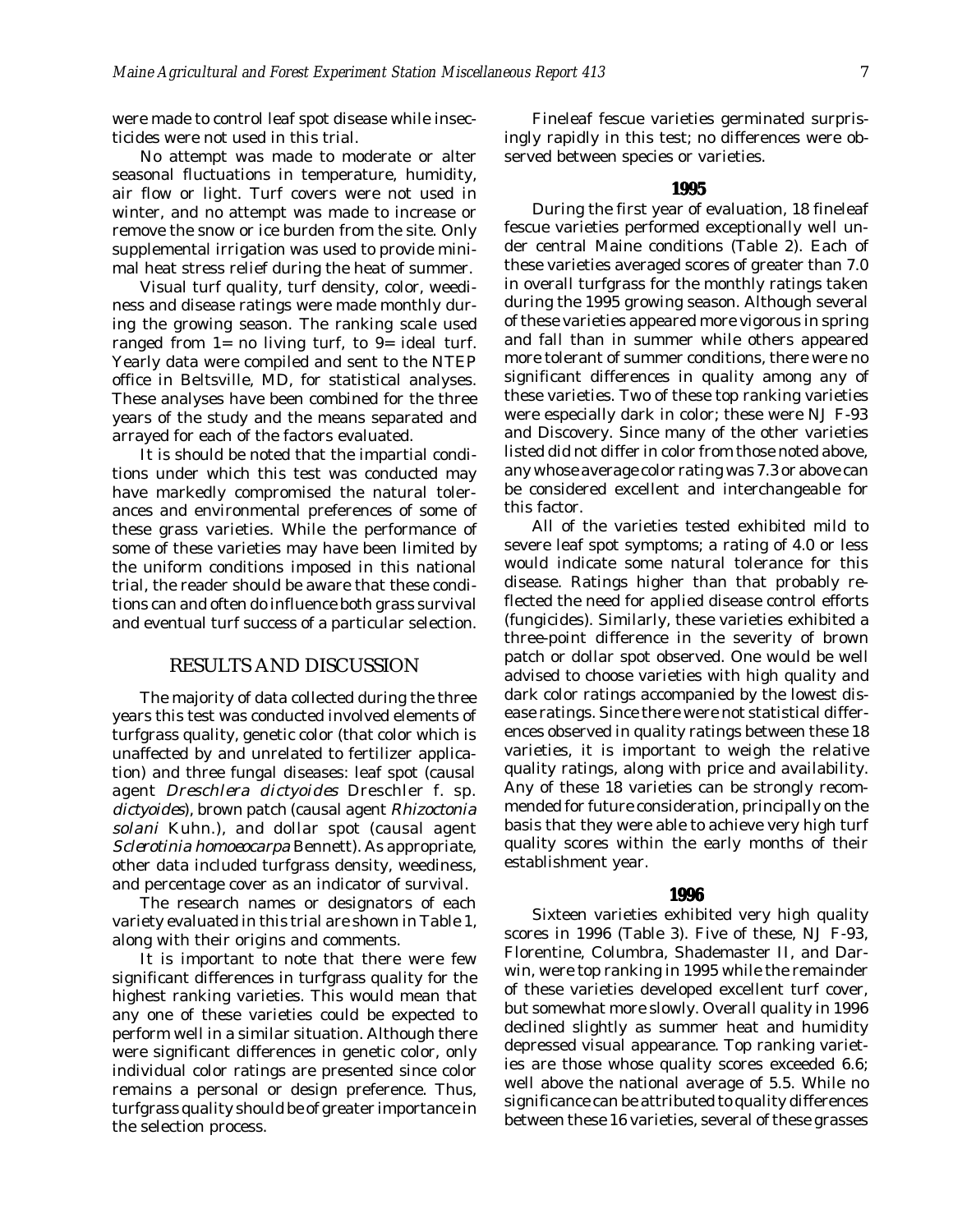|                                             | Quality  |                                             |                                                |
|---------------------------------------------|----------|---------------------------------------------|------------------------------------------------|
| Type & Variety                              | Rank#    | Origin                                      | Comments                                       |
| <b>Chewings Fescues:</b>                    |          |                                             |                                                |
| <b>Banner</b> II                            | 26       | E.F. Burlingham                             | Old, light colored, aggressive cv. now w/endo. |
| <b>Bridgeport</b>                           | 28       | Barenbrug USA                               | Important standard in sports turf              |
| Brittany                                    | 15       | Lesco                                       |                                                |
| Cascade                                     | 52       | Cascade Int'l Seeds                         |                                                |
| Darwin                                      | 8        | <b>International Seeds</b>                  |                                                |
| ISI-FC-62                                   | 18       | <b>International Seeds</b>                  |                                                |
| Jamestown II                                | 27       | Loft's Seed, Inc.                           | Industry standard, aggressive, thatchy w/endo. |
| Jamestown                                   | 24       | Loft's Seed, Inc.                           | First improved Chewings fescue                 |
| <b>Banner III</b>                           | 13       | E.F. Burlingham                             |                                                |
| Eco                                         | 16       | E.F. Burlingham                             |                                                |
| Columbra                                    | 3        | E.F. Burlingham                             |                                                |
| $K-2$                                       | 7        | E.F. Burlingham                             |                                                |
| MB65-93                                     | 49       | E.F. Burlingham                             |                                                |
| Medina                                      | 37       | Danish Plant Breeding                       |                                                |
| Molinda                                     | 36       | O.M. Scott & Sons                           |                                                |
| <b>NJF-93</b>                               | 1        | <b>Rutgers University</b>                   | Very dark, strong sod former                   |
| Sandpiper                                   | 19       | <b>Research Seeds</b>                       |                                                |
| Victory II                                  | 5        | <b>Pickseed West</b>                        |                                                |
| Shadow II                                   | 6        | Pure-Seed Test.Inc.                         |                                                |
| SR 5100                                     | 10       | Seed Research                               |                                                |
|                                             |          | Turf-Seed Inc.                              |                                                |
| Shadow (E)                                  | 34<br>20 | <b>Turf Merchants</b>                       | Very dark, shade tolerant, aggressive          |
| TMI-3CE                                     |          | Turf-Seed Inc.                              |                                                |
| Tiffany                                     | 14       |                                             |                                                |
| Victory $(E)$<br><b>WX3-FF54</b>            | 44       | <b>Pickseed West</b><br>Willamette Seed Co. | Industry standard, dark, persistent            |
|                                             | 9<br>33  | Zajac Perf. Seeds                           |                                                |
| Treazure<br><b>Strong Creeping Fescues:</b> |          |                                             |                                                |
|                                             |          |                                             |                                                |
| Aruba                                       | 41       | <b>International Seed</b>                   |                                                |
| <b>BARR Frr 4ZBD</b><br>BARR UR 204         | 42<br>54 | Barenbrug Holland<br>Barenbrug Holland      |                                                |
| CAS-FR <sub>13</sub>                        |          | Cascade Int'l Seed                          |                                                |
|                                             | 46<br>57 | Canadian Source                             |                                                |
| Common Creeping                             |          |                                             | Readily available, subject to severe disease   |
| Flyer                                       | 47<br>30 | Pennington Seed<br><b>Pickseed West</b>     |                                                |
| Jasper (E)<br>PST-4DT                       | 29       | Pure-Seed Test, Inc.                        | Dark color, spreading, chinch bug resistant    |
| PST-4ST                                     | 11       | Pure-Seed Test, Inc.                        |                                                |
| Florentine (E)                              | 2        | Pure-Seed Test. Inc                         |                                                |
|                                             | 59       | Danish Plant Breeding                       |                                                |
| Rondo<br>Shademaster II                     | 4        | Turf-Seed Inc.                              |                                                |
| Silverlawn                                  | 45       | Willamette Valley P.B.                      | Shade tolerant, rapid spreader                 |
| WX3-FFG6                                    | 32       | Willamette Seed Co.                         |                                                |
| <b>Flyer II</b>                             | 12       | Zajac Perf. Seeds                           |                                                |
| <b>Slender Creeping Fescues:</b>            |          |                                             |                                                |
| Dawson                                      | 56       | <b>Standard Entry</b>                       | Old variety, thin, leaf spot suseptible        |
| Seabreeze                                   | 58       | Turf-Seed Inc.                              | Blue green color, spreader                     |
| <b>Hard Fescues:</b>                        |          |                                             |                                                |
| Aurora (E)                                  | 23       | Turf-Seed Inc.                              | Deep rooted, excellent soil retention          |
| <b>Brigade</b>                              | 53       | O.M. Scott & Sons                           | Important sports turf var., dark color         |
| <b>Discovery</b>                            | 17       | Turf-Seed Inc.                              |                                                |
| Ecostar                                     | 38       | Jacklin Seed Co.                            |                                                |
| Defiant                                     | 22       | E.F.Burlingham & Sons                       |                                                |
| MB 82-93                                    | 21       | E.F.Burlingham & Sons                       |                                                |
| Vernon                                      | 43       | E.F. Burlingham & Sons                      |                                                |
| Nordic                                      | 39       | Zajac Perf. Seeds                           |                                                |
| Pamela                                      | 55       | Danish Plant Breeding                       |                                                |
|                                             | 25       | <b>Research Seeds</b>                       |                                                |
| Osprey<br><b>ReliantII</b>                  | 48       | Loft's Seed Inc.                            |                                                |
| <b>Scaldis</b>                              | 31       |                                             |                                                |
| Spartan                                     | 40       | Standard Entry<br>Pickseed West Inc.        |                                                |
| SR 3100                                     | 35       | Seed Res. of Oregon                         |                                                |
|                                             |          |                                             |                                                |
| Sheep:<br>Quatro                            | 51       | Int'l Seeds Inc.                            | Tolerates infrequent mowing, dark, strong      |
| 67135                                       | 60       | Norfarm Seeds                               |                                                |
|                                             |          |                                             |                                                |

Table 1. Identification of varieties evaluated in the 1993 NTEP fine-leaf fescue test in alphabetical order by species, their breeding house of origin, and comments.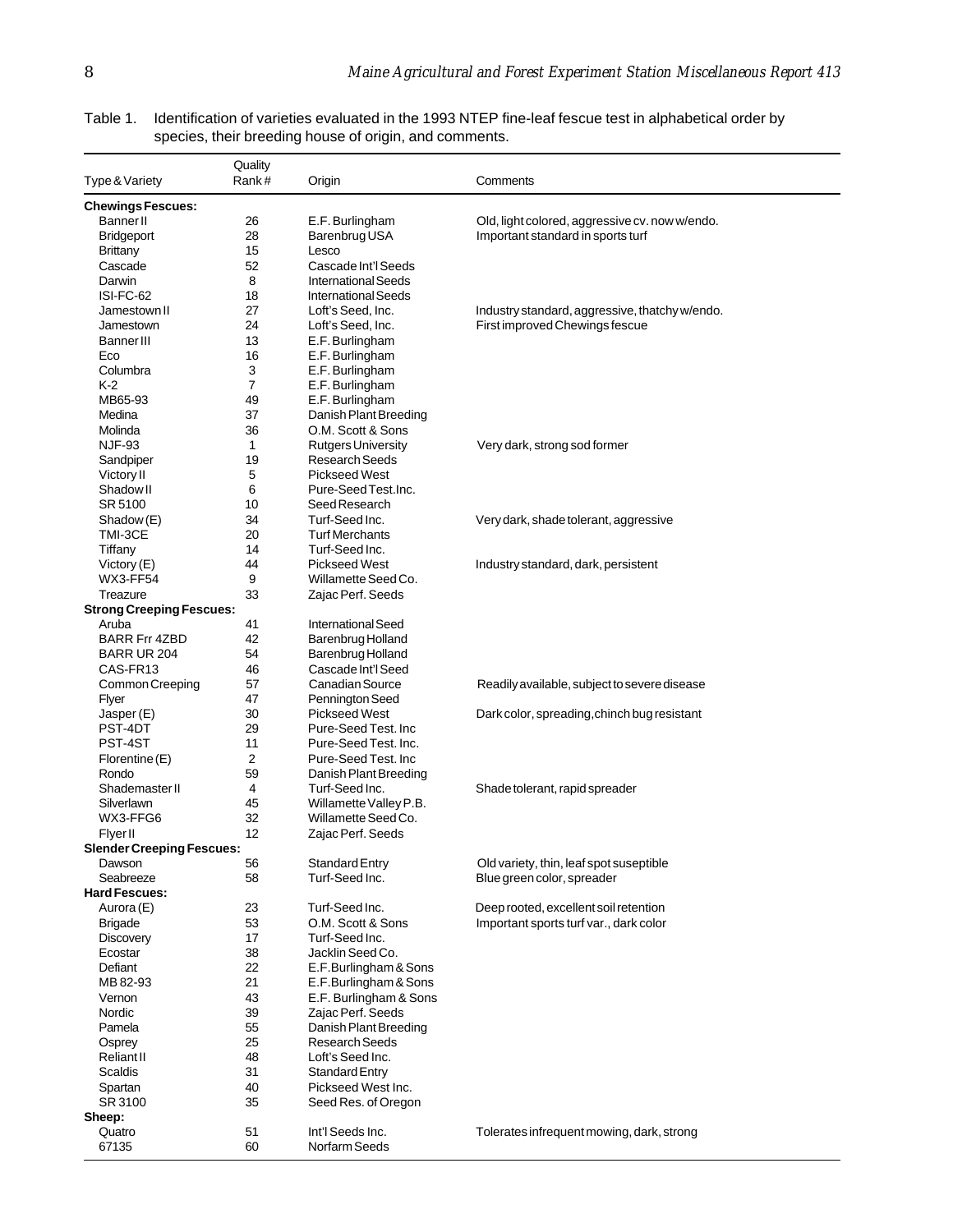| Variety          | Quality <sup>1</sup> | Genetic Color <sup>2</sup> | Leaf Spot <sup>3</sup> | Brown Patch | Dollar Spot |  |
|------------------|----------------------|----------------------------|------------------------|-------------|-------------|--|
| <b>Discovery</b> | 7.83                 | 8.0                        | 4.0                    | 3.0         | 1.3         |  |
| Eco              | 7.56                 | 7.0                        | 3.0                    | 3.7         | 1.0         |  |
| Darwin           | 7.56                 | 7.7                        | 4.7                    | 5.7         | 1.3         |  |
| Florentine       | 7.50                 | 6.0                        | 4.7                    | 4.7         | 1.7         |  |
| <b>NJ F-93</b>   | 7.50                 | 8.7                        | 4.3                    | 4.3         | 1.7         |  |
| Shadow II        | 7.50                 | 7.0                        | 3.0                    | 4.3         | 2.0         |  |
| Ecostar          | 7.44                 | 7.3                        | 4.7                    | 4.3         | 3.0         |  |
| Defiant          | 7.44                 | 7.7                        | 5.0                    | 4.3         | 1.7         |  |
| Columbra         | 7.44                 | 7.7                        | 4.7                    | 6.0         | 2.7         |  |
| Scaldis          | 7.39                 | 7.7                        | 4.7                    | 2.7         | 4.0         |  |
| Banner III       | 7.39                 | 7.7                        | 3.7                    | 4.3         | 2.0         |  |
| WX3-FF54         | 7.39                 | 7.3                        | 4.0                    | 3.7         | 2.7         |  |
| $K-2$            | 7.39                 | 7.3                        | 4.3                    | 6.0         | 2.7         |  |
| MB 82-93         | 7.33                 | 7.3                        | 4.3                    | 3.0         | 2.3         |  |
| SR 3100          | 7.28                 | 7.0                        | 4.7                    | 4.7         | 1.3         |  |
| Shademaster II   | 7.28                 | 7.7                        | 4.0                    | 4.7         | 2.7         |  |
| Tiffany          | 7.22                 | 7.3                        | 3.7                    | 4.7         | 1.3         |  |
| Osprey           | 7.22                 | 7.3                        | 4.7                    | 3.0         | 1.3         |  |

Table 2. Turfgrass quality, genetic color, and disease ratings for best-performing fineleaf fescue varieties evaluated monthly during the 1995 growing season.

1There were no significant differences in quality ratings for any of the varieties listed.

2NJ F-93 was significantly different from Eco, Shadow II and SR 3100. Florentine differed from all others.

 $3$ Disease ratings for this table and all subsequent tables were as follows:  $1 =$  Dead to 9= Healthy.

Table 3. Turfgrass quality, genetic color and disease ratings for best-performing fineleaf fescue varieties evaluated monthly during the 1996 growing season.

| Variety         | Quality <sup>1</sup> | Genetic Color | Leaf Spot | <b>Brown Patch</b> |  |
|-----------------|----------------------|---------------|-----------|--------------------|--|
| <b>NJ F-93</b>  | 7.43                 | 9.0           | 7.5       | 6.7                |  |
| Florentine      | 7.29                 | 8.3           | 7.1       | 6.3                |  |
| Flyer II        | 7.24                 | 8.0           | 6.7       | 5.6                |  |
| Columbra        | 7.14                 | 8.7           | 6.3       | 6.4                |  |
| Shademaster II  | 7.10                 | 8.0           | 7.1       | 6.4                |  |
| Victory II      | 7.10                 | 7.3           | 6.5       | 6.3                |  |
| SR 5100         | 6.95                 | 8.0           | 6.9       | 6.3                |  |
| ISI-FC-62       | 6.76                 | 7.0           | 6.3       | 5.3                |  |
| Banner III      | 6.76                 | 7.7           | 6.6       | 5.2                |  |
| Darwin          | 6.76                 | 9.0           | 5.9       | 6.3                |  |
| PST-4ST         | 6.76                 | 8.3           | 6.2       | 5.6                |  |
| Banner II       | 6.76                 | 6.7           | 5.9       | 4.3                |  |
| <b>WX3-FF54</b> | 6.71                 | 7.7           | 6.9       | 5.2                |  |
| Sandpiper       | 6.67                 | 8.0           | 6.2       | 5.6                |  |
| $K-2$           | 6.67                 | 7.7           | 6.1       | 6.0                |  |
| <b>Brittany</b> | 6.62                 | 7.3           | 6.4       | 4.4                |  |

1 There were no significant differences in quality ratings for any of the varieties listed.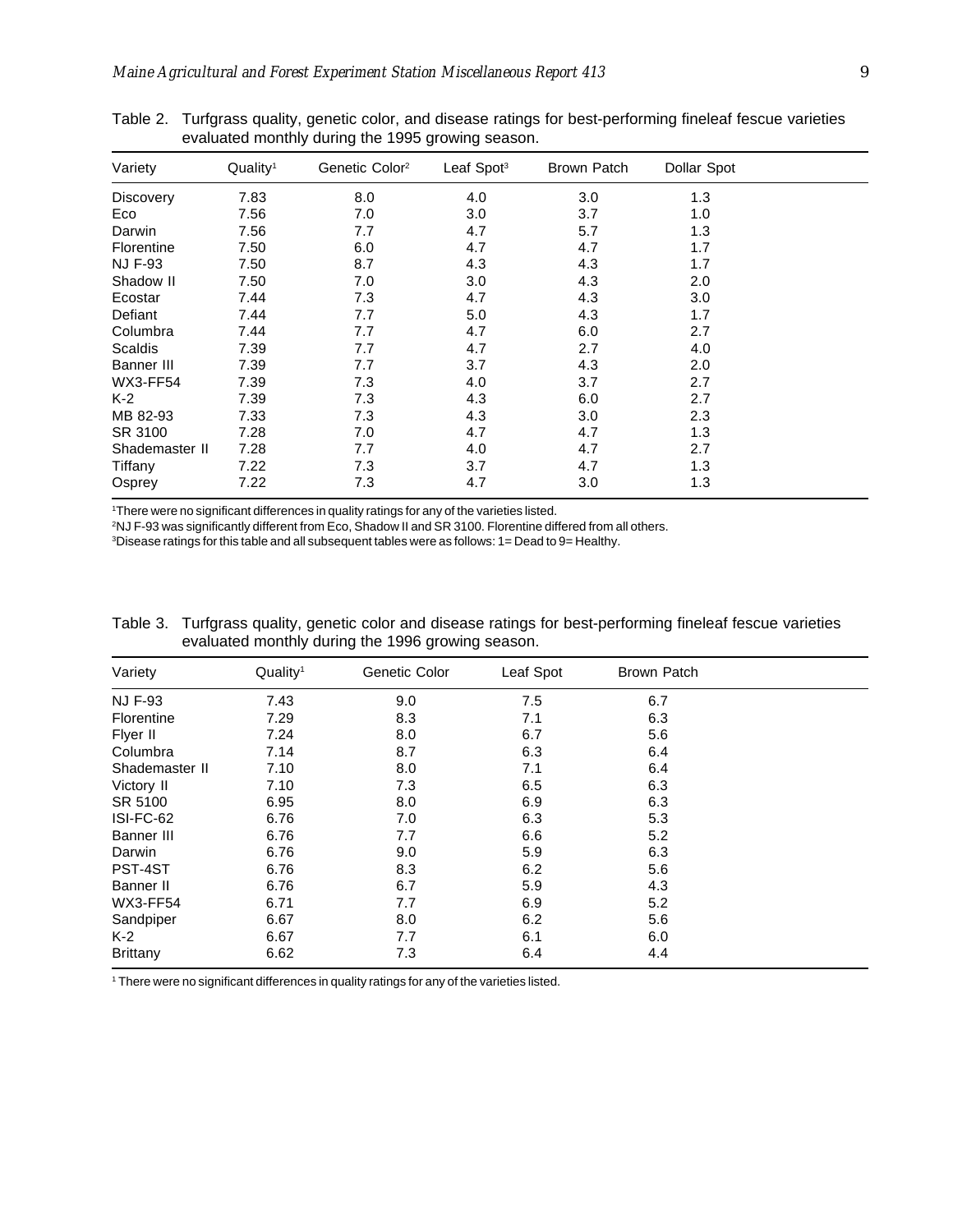displayed extraordinarily dark color: NJ F-93, Darwin, Columbra, Florentine, and PST-4ST. This consistency in dark coloration should be a consideration in selecting between nearly identical varieties. Cost and availability should also be considerations.

#### **1997**

Half of the varieties tested exhibited very high quality scores in 1997; in fact, there were no statistical differences in quality between the top 35 varieties (Table 4). All of these grasses received scores higher than 7.27 for the season, with Shadow II scoring an exceptional season average of 8.0. Twenty-three of these varieties averaged greater than 7.5 for quality in their third season. Five of these varieties, Flyer II, Darwin, Eco, SR 3100, and Discovery averaged 9.0 for color rating in 1997 while 24 others scored 8.0 or higher for this character. Cool, dry weather during spring and early summer of 1997 favored growth and quality of the majority of the fescues in this test. However, both dollar spot and brown patch disease symptoms became apparent during the heat and humidity of August. Many of these top-ranked varieties were able to withstand disease pressure with little or no loss in quality. Disease tolerance should be a major consideration in any decision-making process, but the disease rating data presented here should only be used as a guide since no significant differences among varieties were observed.

Table 4. Turfgrass quality, genetic color, and disease ratings for best-performing fineleaf fescue varieties evaluated monthly during the 1997 growing season.

| Variety           | Quality <sup>1</sup> | Genetic Color | Dollar Spot | <b>Brown Patch</b> |  |
|-------------------|----------------------|---------------|-------------|--------------------|--|
| Shadow II         | 8.00                 | 8.00          | 7.3         | 7.7                |  |
| Florentine        | 7.93                 | 8.67          | 8.7         | 8.7                |  |
| Tiffany           | 7.87                 | 8.33          | 7.7         | 8.0                |  |
| Victory II        | 7.87                 | 8.00          | 7.7         | 7.7                |  |
| Shademaster II    | 7.87                 | 8.33          | 8.7         | 7.0                |  |
| <b>NJ F-93</b>    | 7.80                 | 8.67          | 7.7         | 8.0                |  |
| PST-4ST           | 7.80                 | 8.00          | 8.7         | 8.3                |  |
| Columbra          | 7.73                 | 8.00          | 8.3         | 7.3                |  |
| SR 5100           | 7.73                 | 7.67          | 7.3         | 9.0                |  |
| $K-2$             | 7.73                 | 8.33          | 8.7         | 7.0                |  |
| <b>Brittany</b>   | 7.73                 | 8.00          | 7.7         | 8.0                |  |
| Jamestown II      | 7.73                 | 7.33          | 7.3         | 8.3                |  |
| Sandpiper         | 7.67                 | 8.67          | 7.7         | 7.3                |  |
| Jasper            | 7.60                 | 8.67          | 8.3         | 6.0                |  |
| <b>WX3-FF54</b>   | 7.60                 | 7.67          | 6.7         | 6.3                |  |
| MB 82-93          | 7.60                 | 8.67          | 7.7         | 7.7                |  |
| Jamestown         | 7.60                 | 8.33          | 7.7         | 6.7                |  |
| Aurora (endo)     | 7.60                 | 8.67          | 8.3         | 6.3                |  |
| Shadow (e)        | 7.53                 | 8.33          | 8.3         | 6.0                |  |
| <b>Bridgeport</b> | 7.53                 | 8.00          | 6.7         | 7.0                |  |
| Osprey            | 7.53                 | 8.67          | 6.7         | 8.0                |  |
| TMI-3CE           | 7.53                 | 7.33          | 7.3         | 7.3                |  |
| Medina            | 7.53                 | 8.00          | 7.0         | 5.7                |  |
| Flyer II          | 7.47                 | 9.00          | 8.0         | 6.7                |  |
| Treazure          | 7.47                 | 7.67          | 8.3         | 7.3                |  |
| Darwin            | 7.47                 | 9.00          | 7.0         | 6.3                |  |
| <b>Banner II</b>  | 7.40                 | 8.33          | 7.0         | 8.0                |  |
| WX3-FFG6          | 7.40                 | 8.33          | 6.3         | 6.7                |  |
| Molinda           | 7.33                 | 7.00          | 7.7         | 7.3                |  |
| Defiant           | 7.33                 | 8.67          | 8.0         | 8.0                |  |
| <b>Banner III</b> | 7.27                 | 8.00          | 7.0         | 7.3                |  |
| Eco               | 7.27                 | 9.00          | 7.3         | 7.7                |  |
| SR 3100           | 7.27                 | 9.00          | 7.7         | 6.3                |  |
| <b>Discovery</b>  | 7.27                 | 9.00          | 7.3         | 5.3                |  |
| ISI-FC-62         | 7.27                 | 8.00          | 6.3         | 6.0                |  |

1 There were no significant differences in quality ratings for any of thevarieties listed.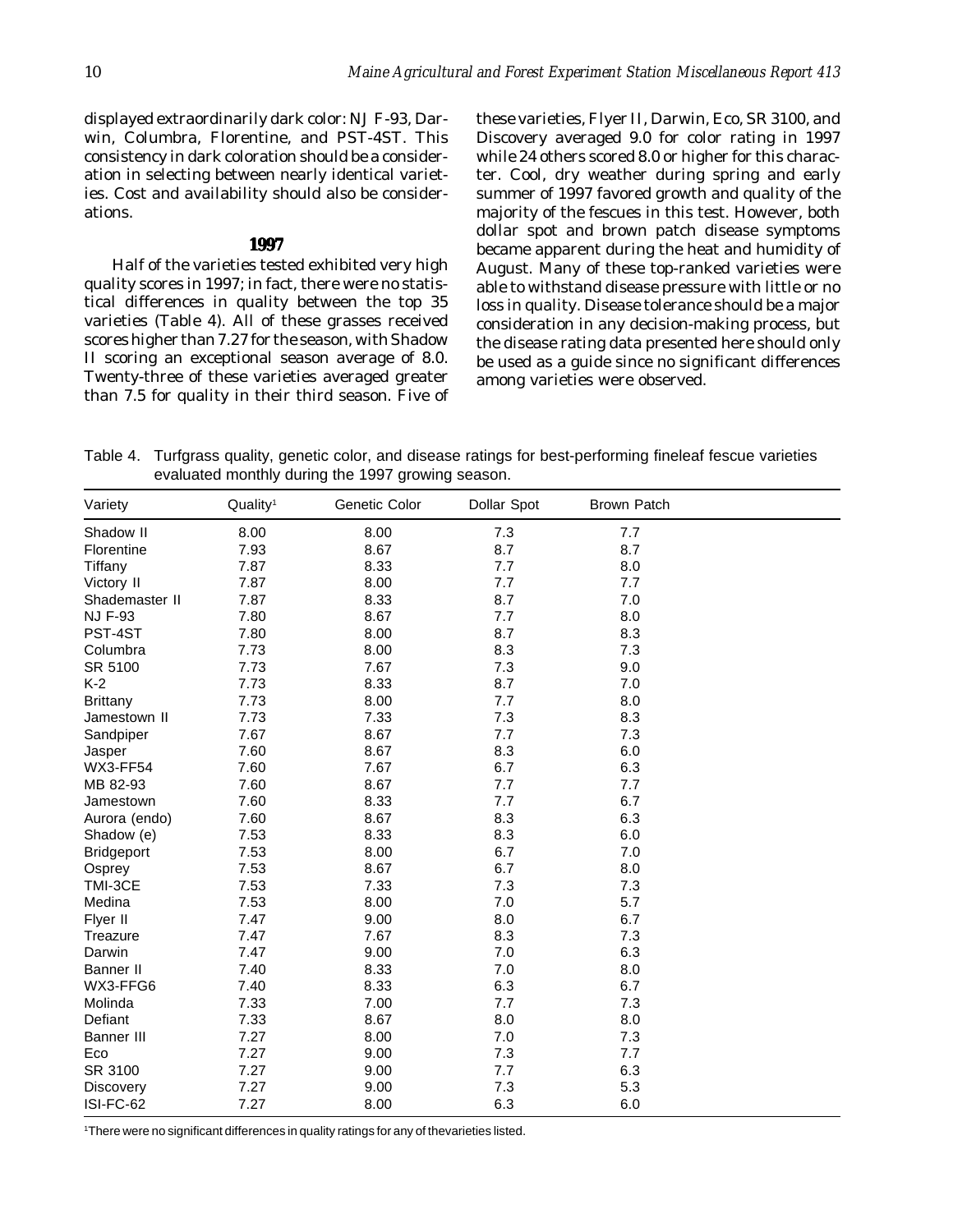### **Three-Year Average**

A number of the varieties in this trial have exhibited marked preferences for the cooler and less humid conditions experienced in the spring and fall in central Maine (Table 5). Varieties such as, Darwin, NJ F-93, Columbra, Florentine, and the Banner II and III series are some of the names that appear as excellent performers in the early and late season evaluations. Several varieties, however, demonstrated greater tolerances for early summer conditions than previously expected. These summer "specialists" included BAR FRR4ZBD, Jasper (E), Defiant, Silverlawn, Treazure, SR 5100, and Spartan. All fescue varieties showed depressed quality scores in August with no statistical differences in quality observed among varieties. It should be noted, however, that many of these varieties recovered in September, with half or more of these selections appearing at the top of the list. The onset of true autumn conditions in October reduced the number of excellent performing varieties to approximately the number that had been observed in spring.

There are at least eight varieties that appeared in the lists of top-performing varieties in each month, regardless of fluctuations in day length, temperature, and humidity. These include NJ F-93, Victory II, Shademaster II, Florentine, WX3- FF54, Columbra, K-2, and Shadow II. For those turfgrass managers located in coastal or southern Maine (areas with season-long demands for quality), this list offers significant improvements over

Table 5. Best-performing NTEP fineleaf fescue varieties based on monthly turfgrass quality ratings evaluated at the University of Maine during a three-year study. Those varieties listed for a given month did not differ statistically (one variety was as good as any other in the list for that month).

| May                                                                                                                                                                                                                                                                                                                                               | June                                                                                                                                                                                                                                                                                                                                                            | July                                                                                                                                                                                                                                                                    | August <sup>1</sup> | September                                                                                                                                                                                                                                                                                                                                                                                                                         | October                                                                                                                                                                                                                                                                                                          |
|---------------------------------------------------------------------------------------------------------------------------------------------------------------------------------------------------------------------------------------------------------------------------------------------------------------------------------------------------|-----------------------------------------------------------------------------------------------------------------------------------------------------------------------------------------------------------------------------------------------------------------------------------------------------------------------------------------------------------------|-------------------------------------------------------------------------------------------------------------------------------------------------------------------------------------------------------------------------------------------------------------------------|---------------------|-----------------------------------------------------------------------------------------------------------------------------------------------------------------------------------------------------------------------------------------------------------------------------------------------------------------------------------------------------------------------------------------------------------------------------------|------------------------------------------------------------------------------------------------------------------------------------------------------------------------------------------------------------------------------------------------------------------------------------------------------------------|
| Darwin<br><b>NJF-93</b><br>Columbra<br>Molinda<br>Banner III<br>Banner II<br>Sandpiper<br>Medina<br>Silverlawn<br>$K - 2$<br><b>Brittany</b><br>WX3-FFG6<br><b>ECO</b><br>PST-4DT<br>Jamestown<br>Shadow II<br>ISI-FC-62<br>Jamestown<br><b>WX3-FF54</b><br>SR 5100<br>Florentine<br>Osprey<br>Victory II<br>MB 66-93<br>TMI-3CE<br>ShademasterII | Darwin<br>Columbra<br>Scaldis<br>SR 5100<br>$K - 2$<br>Vernon<br>Ecostar<br>ISI-FC-62<br><b>NJ F-93</b><br>Medina<br>Osprey<br>Nordic<br>Defiant<br>Sandpiper<br>Spartan<br>TMI-3CE<br>Shadow<br>MB82-93<br>SR 3100<br>Aurora(E)<br><b>Discovery</b><br>Entry 60<br>Florentine<br>Flyer II<br>Molinda<br><b>WX3-FF54</b><br>Victory II<br>MB 66-93<br>Banner II | Shademaster II<br>Flyer II<br><b>NJ F-93</b><br>Florentine<br>PST-4ST<br><b>BAR FRR4ZBD</b><br>Columbra<br>$K - 2$<br>Victory II<br>Defiant<br>Jasper (E)<br>Aruba<br><b>WX3-FF54</b><br><b>Bridgeport</b><br>Jamestown<br>Silverlawn<br>Treazure<br>SR 5100<br>Spartan |                     | <b>NJ F-93</b><br>SR 5100<br><b>WX3-FF54</b><br>Florentine<br>Shadowll<br>Columbra<br>Tiffany<br>Darwin<br>Flyer II<br><b>Brittany</b><br>Victory II<br>Shademaster II<br>ISI-FC-62<br>Banner III<br>Sandpiper<br>Jamestown II<br>PST-4ST<br>WX3-FFG6<br>Jamestown<br>TMI-3CE<br>Treazure<br>ECO<br><b>Bridgeport</b><br>Aruba<br>Victory (E)<br>Shadow (E)<br>Flyer<br>Banner II<br>PST-4DT<br>$K - 2$<br>Jasper (E)<br>MB 82-93 | Florentine<br>Tiffany<br><b>Brittany</b><br><b>WX3-FF54</b><br>Flyer II<br>Shademaster II<br>Darwin<br><b>Discovery</b><br>PST-4DT<br>Banner III<br><b>ECO</b><br>Medina<br><b>Bridgeport</b><br><b>NJ F-93</b><br>Columbra<br>ISI-FC-62<br>MB 82-93<br>$K - 2$<br>PST-4ST<br>Banner II<br>Victory II<br>Spartan |
|                                                                                                                                                                                                                                                                                                                                                   |                                                                                                                                                                                                                                                                                                                                                                 |                                                                                                                                                                                                                                                                         |                     | Discovery<br>Molinda                                                                                                                                                                                                                                                                                                                                                                                                              |                                                                                                                                                                                                                                                                                                                  |

1 There were no differences in turf quality between varieties for month of August .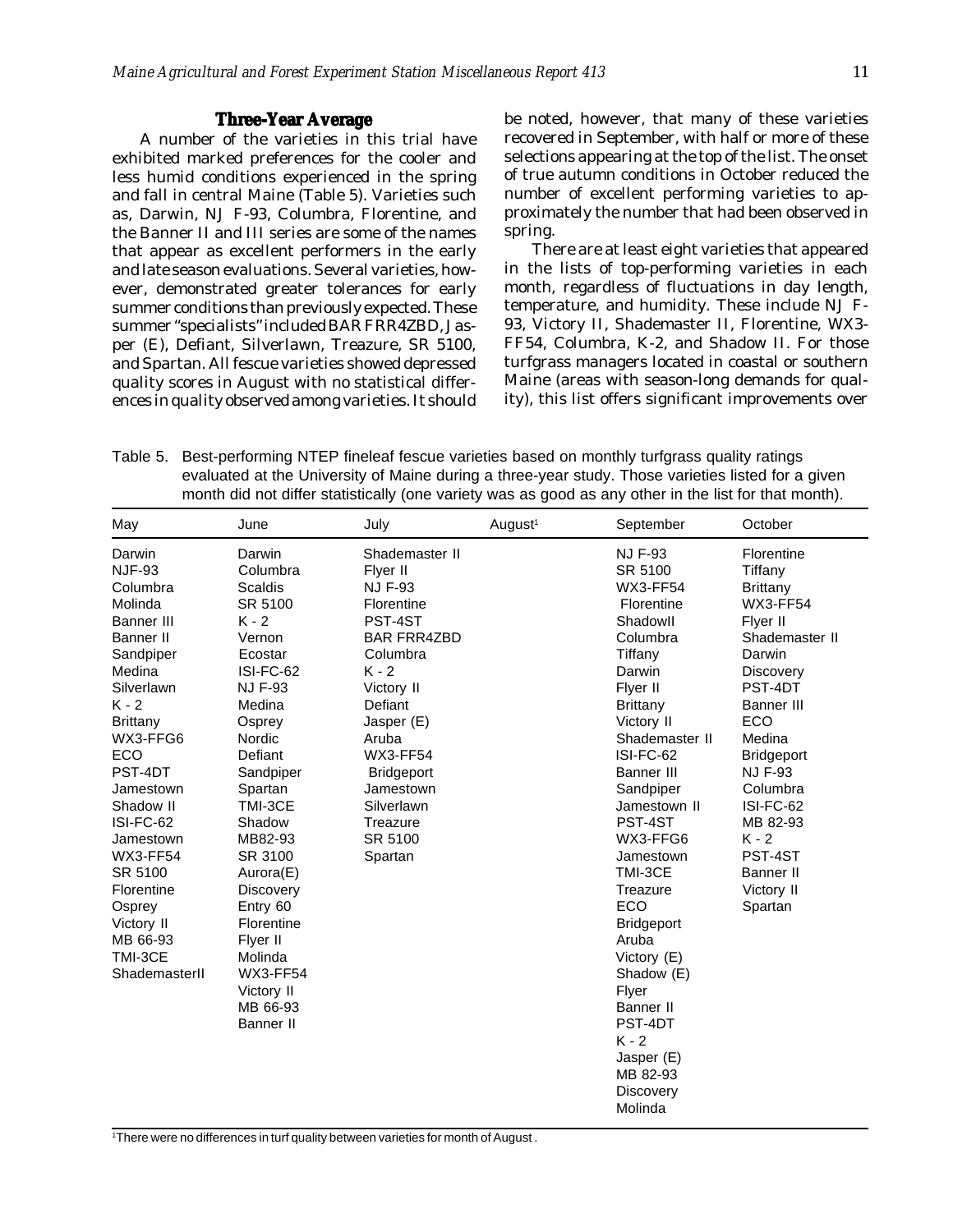the fescue varieties that were previously available. For the warm, humid inner regions of Maine, turfgrass managers should consider those varieties that have shown summer tolerance, while for the more northerly sections of the state, the fescues with strong spring and autumn scores would be of greater value.

#### **Final Ranking**

The Chewings fescue, NJ F-93 was the bestperforming variety for the duration of the test (Table 6).

Of the top ten performing varieties examined, eight of them are Chewings fescues, appropriate for moderately high to high maintenance turf situations. Two of these, Victory II and Shadow II, have a long history of excellent performance. Two creeping fescues, Florentine and Shademaster II, were ranked #2 and #4, respectively; both responded favorably to the fertility and water management practices employed here. Chewings and creeping fescues predominate in the ranks 10 to 20; the most management-tolerant hard fescue was Discovery, which ranked # 17. The dark coloration of Discovery is an added bonus to those who wish to use a moderate maintenance hard fescue in golf course or estate situations. The middle ranks (30–50) of this test are equally split between Chewings, creeping, and hard fescues. Most of these Chewings fescue varieties required a higher nitrogen maintenance level than was available in this test, or they were subject to increased disease damage than were varieties receiving higher rankings. This range in ranking for the hard fescues indicates that many not only tolerate additional nutrition, but actually require higher inputs of nitrogen and water than was formally thought. Many of the creeping fescues ranked in the lower half of this test succumbed to disease pressures and heat stress. Only two sheep fescues were represented in this test; both fared poorly under the moderate fertility and moisture conditions of this test.

#### **CONCLUSIONS**

There are many fineleaf fescue varieties which will perform extremely well in Maine. At least 20 of these are generally indistinguishable in quality, but not color. All of these varieties will perform nearly as well as Kentucky bluegrass and all will provide far better long-term performance than will perennial ryegrass under Maine conditions. All of the fineleaf fescue varieties in this test showed excellent persistence, and none was adversely affected by winter conditions, whether snow covered, inundated with ice, or fully exposed to deep soil frost. No loss in turfgrass cover was directly attributable to winter stresses.

The number of fineleaf fescues suited to Maine conditions offers many excellent choices to those engaged in turfgrass management. Although several of these varieties have yet to be named or released in the turf trade, there are still sufficient choices available for each and every situation likely to be encountered in this state.

Fineleaf fescue varieties ranked at the top of the list are most appropriate for high to very high management regimes, such as golf courses, resorts, private and public estates, playing fields and some commercial accounts. Those varieties ranked in the middle of the list would be more appropriate for lawn care, home lawns, parks, and most commercial enterprises. The fescues ranked in the lower half of the list may, with utmost discretion, find use in low maintenance situations, such as cemeteries, seasonal recreation, urban streets and sidewalks, soil stabilization and conservation projects.